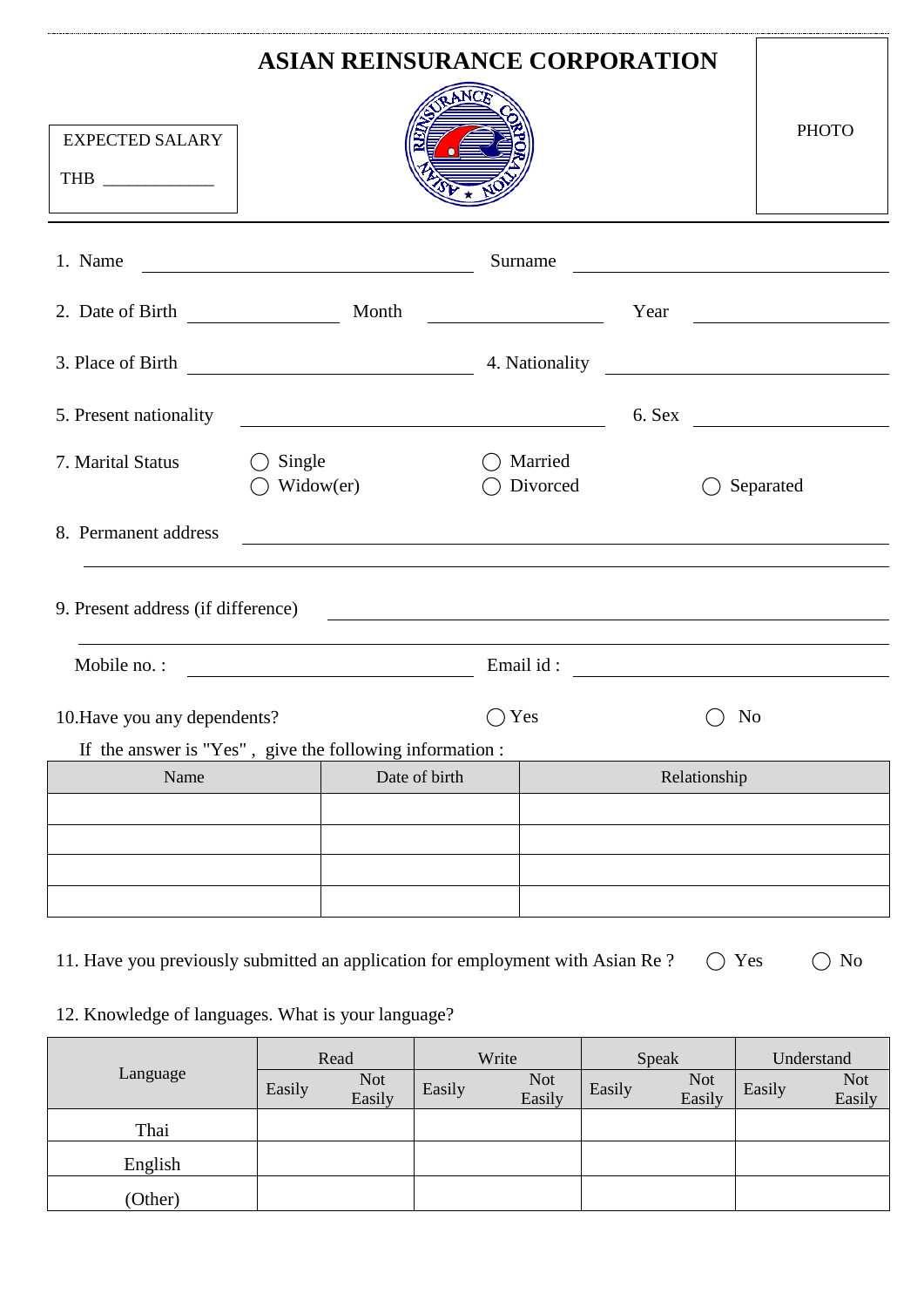## 13. **Education** Give full details - N.B. Please give titles of degrees

## School from age 14 onwards (e.g. in high school ,technical school or apprenticeship)

| Name, Place and Country | Type | Attended from /to |           | Certificate or Diplomas obtained |
|-------------------------|------|-------------------|-----------|----------------------------------|
|                         |      | Mth./Year         | Mth./Year |                                  |
|                         |      |                   |           |                                  |
|                         |      |                   |           |                                  |
|                         |      |                   |           |                                  |
|                         |      |                   |           |                                  |
|                         |      |                   |           |                                  |
|                         |      |                   |           |                                  |

## University or equivalent

| Name, Place and Country | Attended from /to |           | Degree and Academic   |  |
|-------------------------|-------------------|-----------|-----------------------|--|
|                         | Mth./Year         | Mth./Year | Distinctions obtained |  |
|                         |                   |           |                       |  |
|                         |                   |           |                       |  |
|                         |                   |           |                       |  |
|                         |                   |           |                       |  |
|                         |                   |           |                       |  |

## Technical / Professional qualification

| Name of institution  | Attendance or<br><b>Study Period</b> |    | Subjects | Diploma or              |
|----------------------|--------------------------------------|----|----------|-------------------------|
| and city and country | From                                 | To | Studied  | Certificate<br>Obtained |
|                      |                                      |    |          |                         |
|                      |                                      |    |          |                         |
|                      |                                      |    |          |                         |
|                      |                                      |    |          |                         |
|                      |                                      |    |          |                         |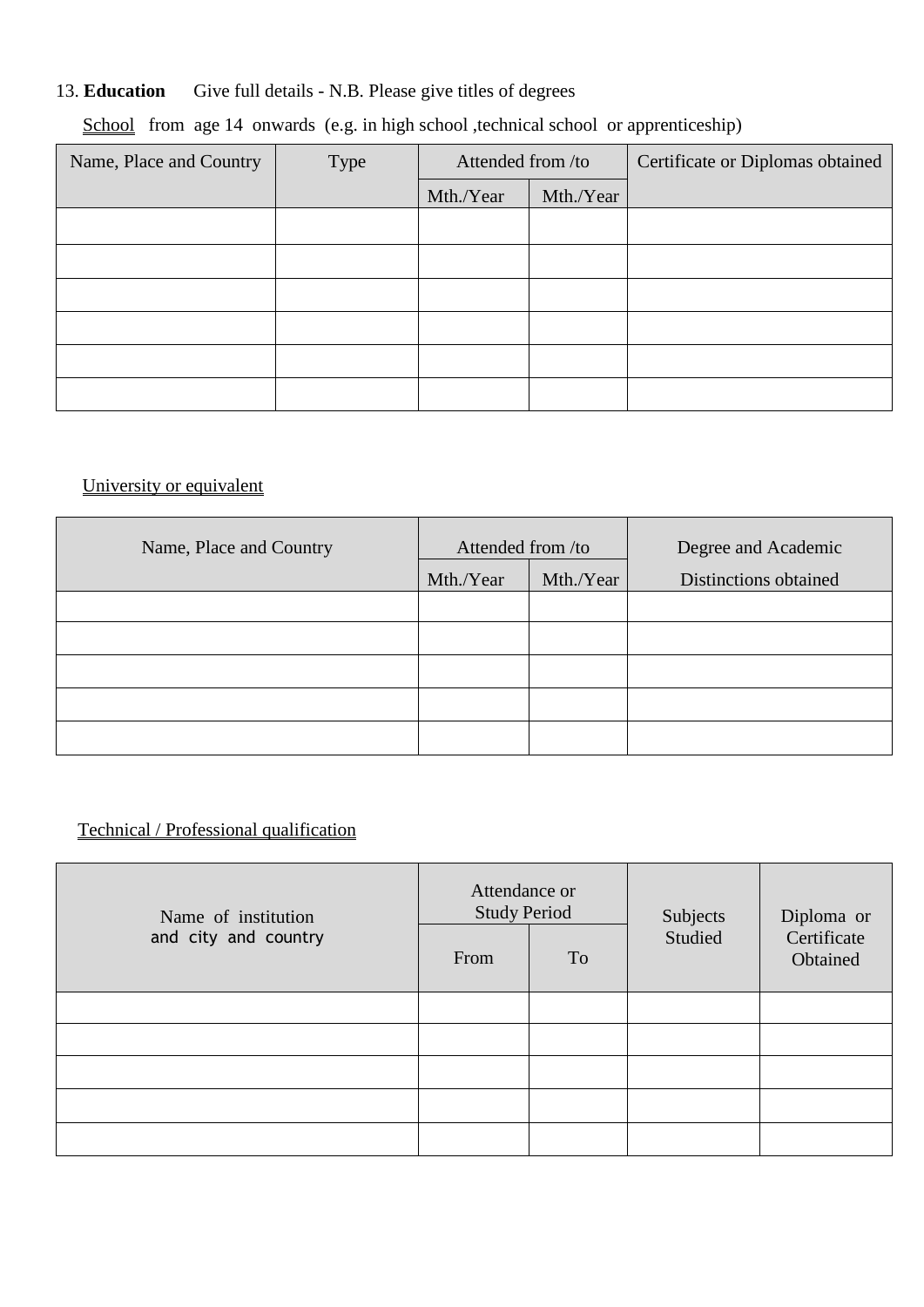14. **Employment record** : Starting with your present post , list in reverse order very employment you have had. Use a separate block for each post . Include also service in the armed forces and note any period during which you were not gainfully employed . If you need more space, attach additional pages of the pages for the same size. Give both gross and net salaries per annum for your last or present post.

#### A. PRESENT POST ( LAST POST , IF NOT PRESENTLY IN EMPLOYMENT)

| <b>FROM</b>           | <b>TO</b> | <b>SALARIES PER ANNUM</b>  | <b>EXACT TITLE OF YOUR POST</b> |  |
|-----------------------|-----------|----------------------------|---------------------------------|--|
| Mth./Year             | Mth./Year |                            |                                 |  |
|                       |           |                            |                                 |  |
| Name of Employer :    |           |                            | Type of Business :              |  |
| Address of Employer : |           |                            | Name of Supervisor:             |  |
|                       |           |                            | No. and kind of Employees       |  |
|                       |           |                            | Supervised by you :             |  |
|                       |           |                            | Reason for Leaving:             |  |
|                       |           | DESCRIPTION OF YOUR DUTIES |                                 |  |
|                       |           |                            |                                 |  |
|                       |           |                            |                                 |  |
|                       |           |                            |                                 |  |

#### B. PREVIOUS POSTS ( IN REVERSE ORDER)

| <b>FROM</b><br>Mth./Year | <b>TO</b><br>Mth./Year | <b>SALARIES PER ANNUM</b>  | <b>EXACT TITLE OF YOUR POST</b> |
|--------------------------|------------------------|----------------------------|---------------------------------|
|                          |                        |                            |                                 |
| Name of Employer :       |                        |                            | Type of Business :              |
| Address of Employer :    |                        |                            | Name of Supervisor:             |
|                          |                        |                            | No. and kind of Employees       |
|                          |                        |                            | Supervised by you :             |
|                          |                        |                            | Reason for Leaving:             |
|                          |                        | DESCRIPTION OF YOUR DUTIES |                                 |
|                          |                        |                            |                                 |
|                          |                        |                            |                                 |

| <b>FROM</b><br>Mth./Year | <b>TO</b><br>Mth./Year | <b>SALARIES PER ANNUM</b>  | <b>EXACT TITLE OF YOUR POST</b> |
|--------------------------|------------------------|----------------------------|---------------------------------|
|                          |                        |                            |                                 |
| Name of Employer :       |                        |                            | Type of Business :              |
| Address of Employer :    |                        |                            | Name of Supervisor:             |
|                          |                        |                            | No. and kind of Employees       |
|                          |                        |                            | Supervised by you :             |
|                          |                        |                            | Reason for Leaving:             |
|                          |                        | DESCRIPTION OF YOUR DUTIES |                                 |
|                          |                        |                            |                                 |
|                          |                        |                            |                                 |
|                          |                        |                            |                                 |